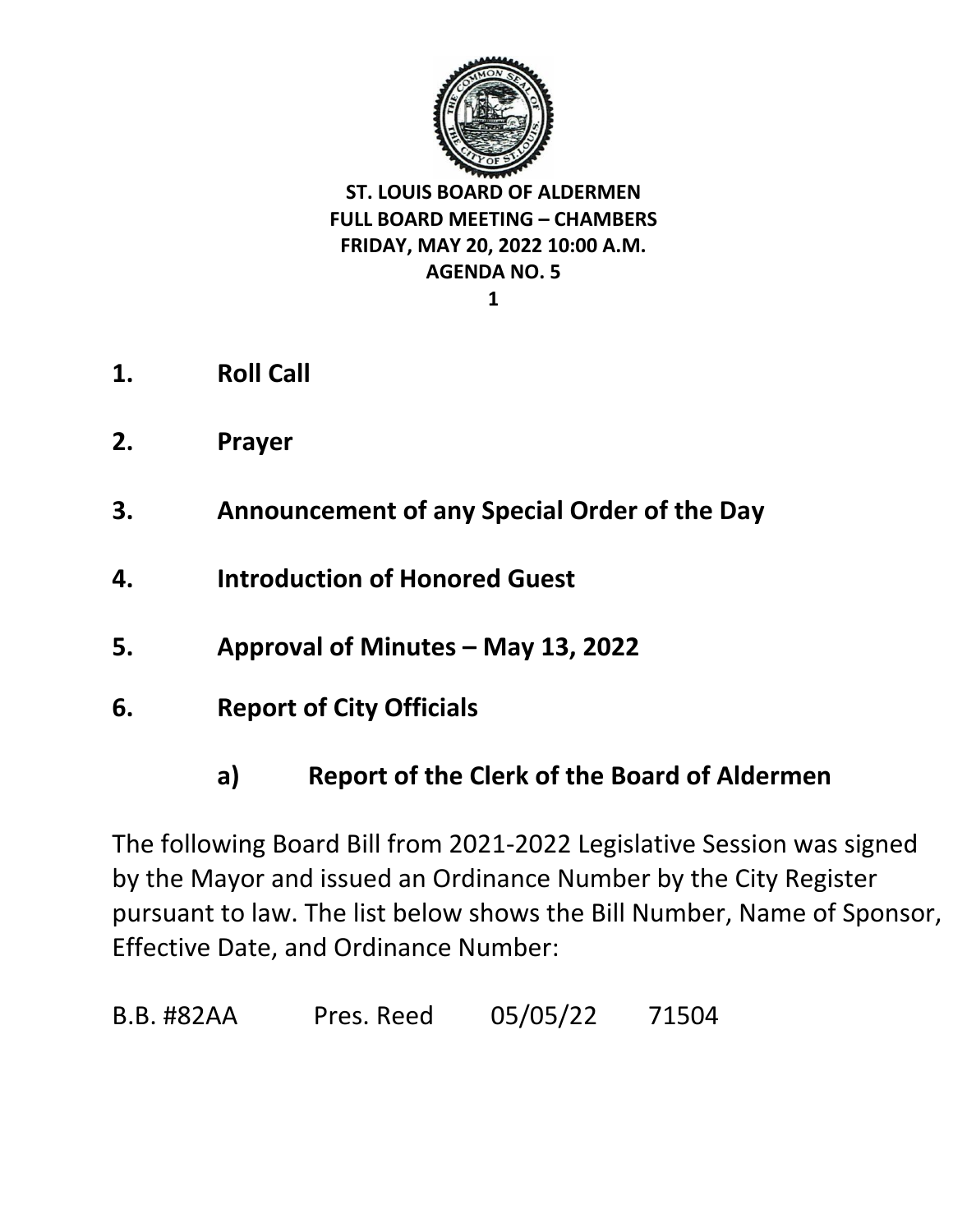

**2**

# **6. Report of City Officials – (cont.)**

# **b) Office of the Mayor**

I have the pleasure to submit the following individuals for appointment and reappointment to the **Waterman/Lake SBD:** Ms. Peter Tarby, Loveless, and Mr. Eric Weber.

I have the pleasure to submit the following individuals for appointment and reappointment to the **DeBaliviere Place SBD**: Ms. Stephanie Brown and Mr. Charles Wiltsch.

## **c) Office of the President None**

**7. Petitions and Communications None**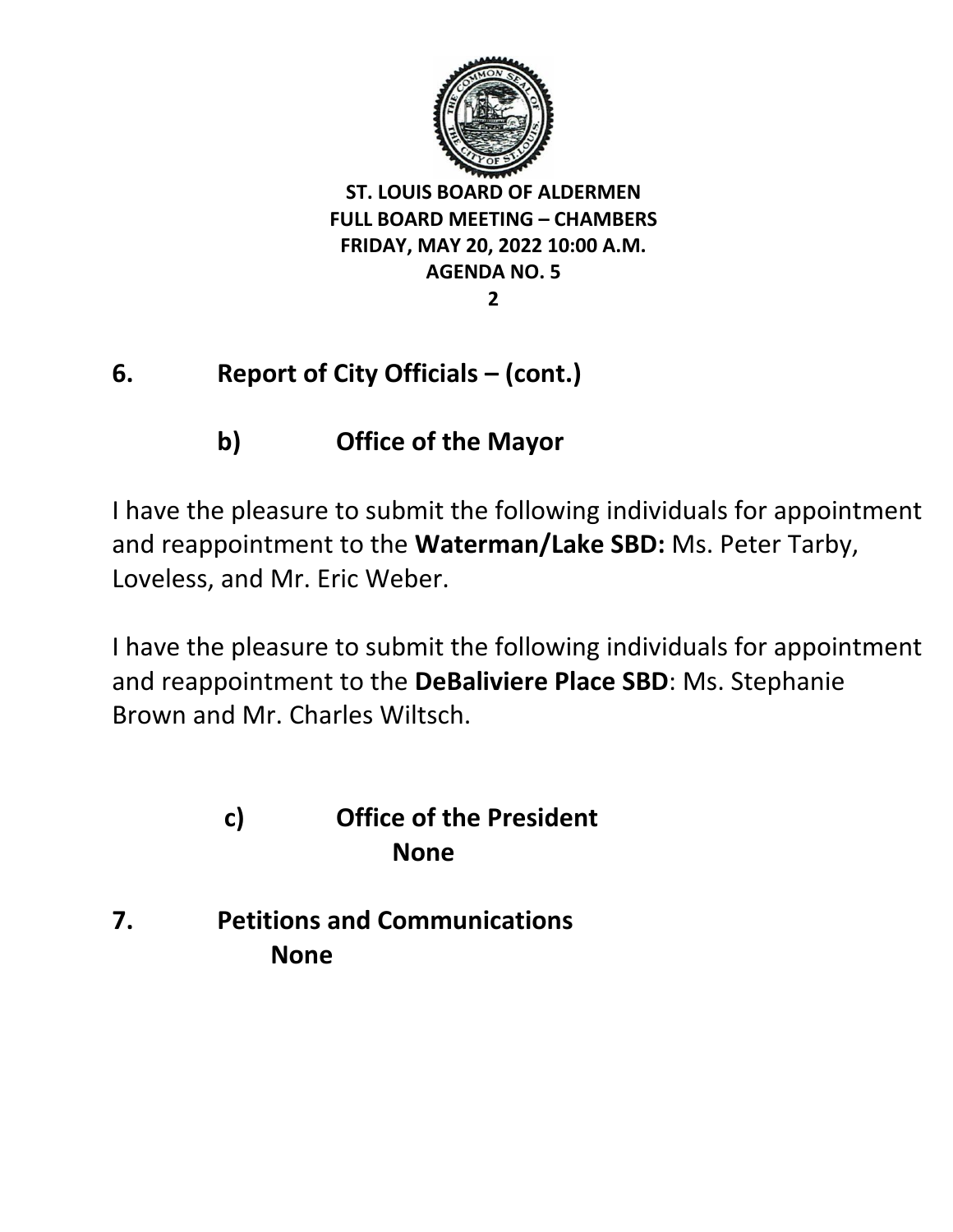

#### **3**

#### **8. Board Bills for Perfection – Informal Calendar**

**B.B. #14 – Oldenburg –** An ordinance prohibiting tents or similar shelters regardless of the materials in their construction or whether temporary or permanent, within public rights or way or in a manner that would impede the use or maintenance or a public right of way; and containing a definition of "public right of way."

#### **9. Board Bills for Third Reading - Informal Calendar**

**B.B. #191 – P. Boyd/Todd/Schweitzer –** An ordinance recommended by the Board of Estimate and Apportionment appropriating to the Department of Parks, Recreation, and Forestry a portion of funds originally appropriated in Ordinance Number 71246 to the St. Louis Development Corporation for maintenance of Land Reutilization Authority properties; and containing an emergency clause. *(This Board Bill was returned by the Mayor as Disapproved (vetoed) on Wednesday, May 4, 2022)*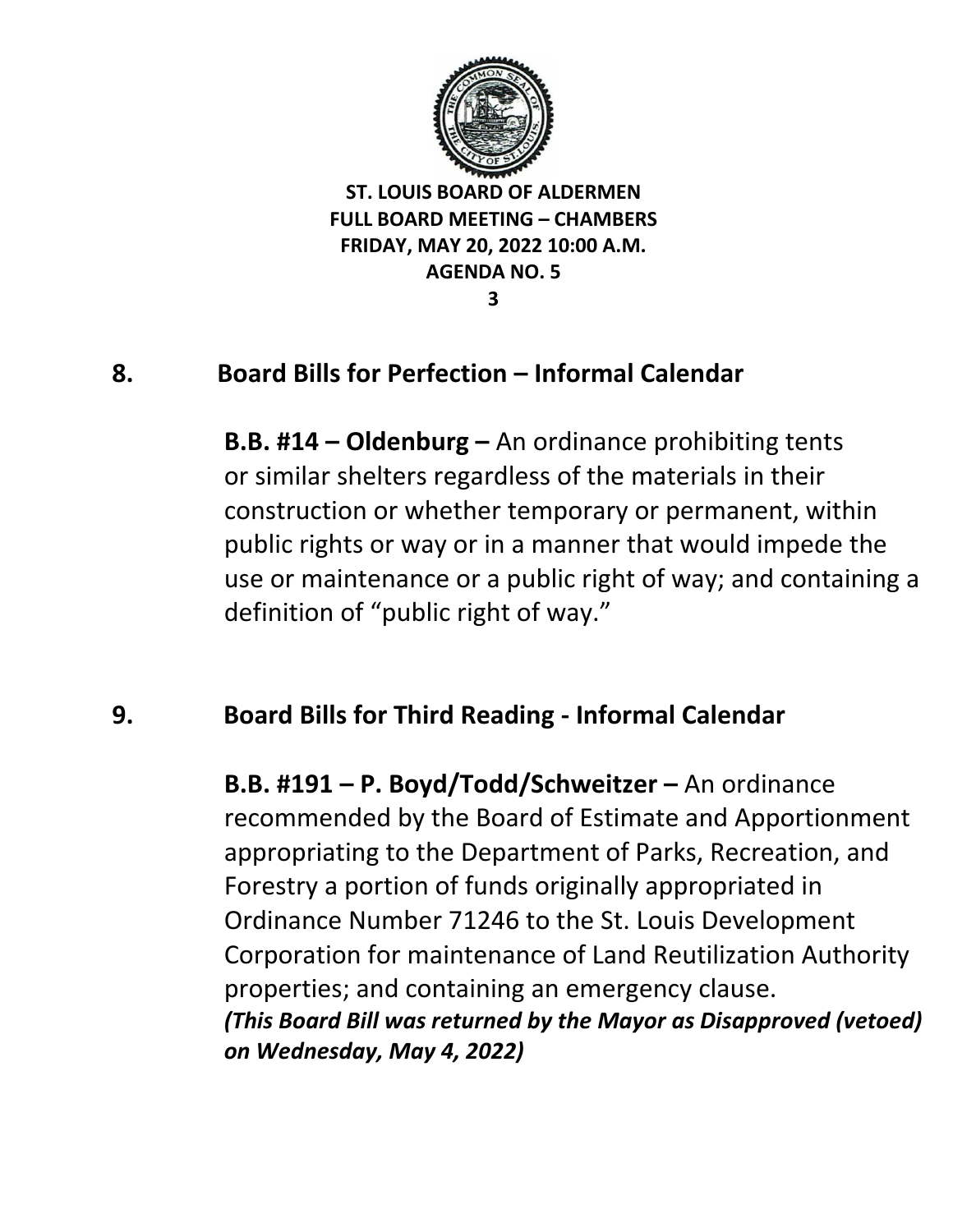

**4**

## **10. Resolutions – Informal Calendar None**

## **11. First Reading of Board Bills**

**B.B. #30 – Cohn –** An Ordinance recommended and approved by the Airport Commission and the Board of Estimate and Apportionment, providing for the transfer of \$1,000,000.00 that The City of St. Louis, intends to transfer from the "Airport Development Fund" through the "Airport Contingency Fund" into the "Airport Revenue Fund" in order to fund the "Airport's Air Service Incentive Program" for FY 2021 through FY 2024, which total estimated costs may not exceed \$3,400,000.00; providing for supplemental transfers; containing a severability clause; and containing an emergency clause.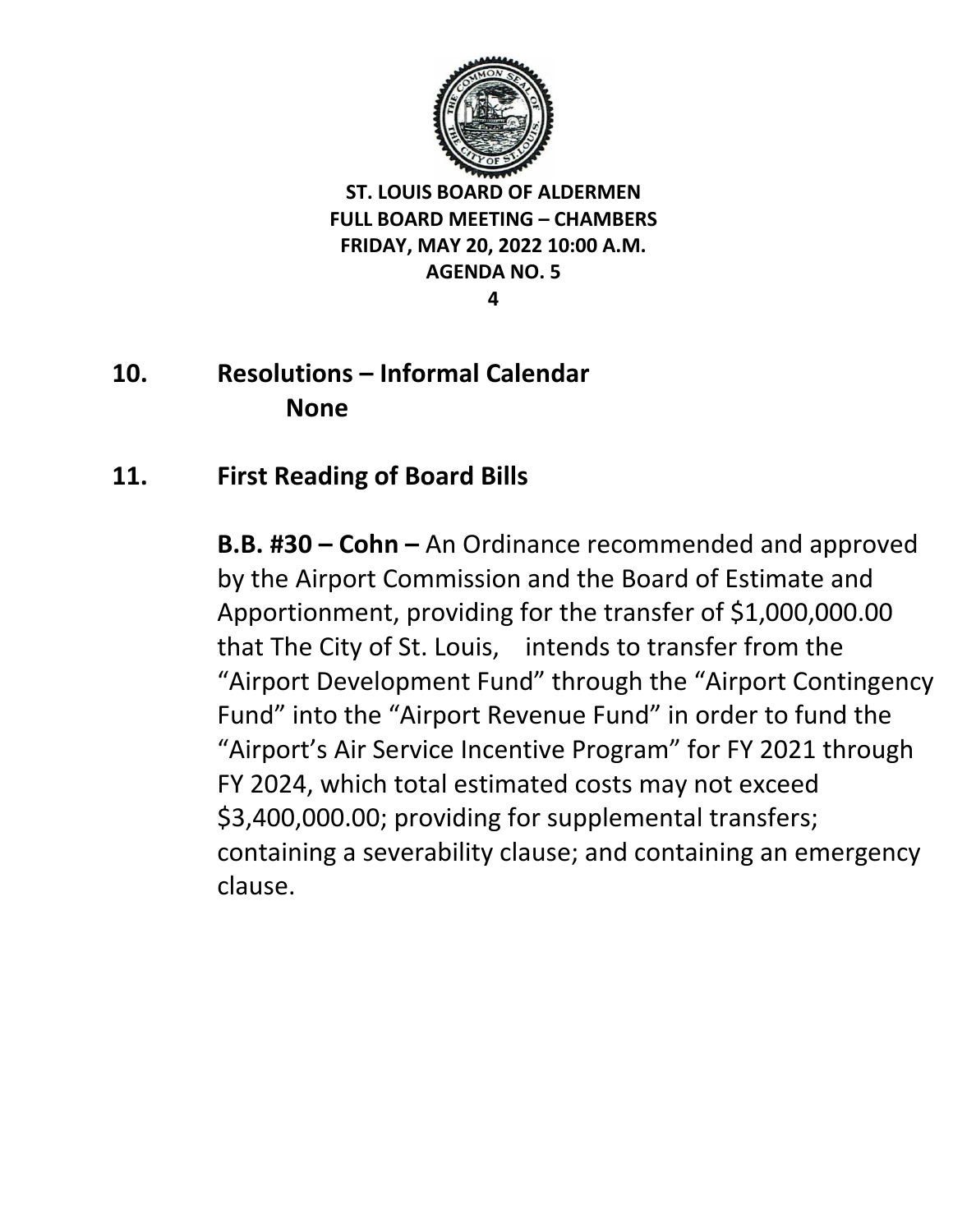

**5**

# **11. First Reading of Board Bills – (cont.)**

**B.B. #31 – Middlebrook** – An Ordinance recommended by the Planning Commission on May 11, 2022, to change the zoning of property as indicated on the District Map, from the "K" Unrestricted District to the "J" Industrial District, in City Block 3444 (601-05 Athlone Avenue), so as to include the described parcel of land in City Block 3444; and containing an emergency clause.

**B.B. #32 – Clark-Hubbard** – Pursuant to Ordinance Number 70333 as amended by Ordinance Number 71394, an ordinance directing the Director of Streets to install speed humps to calm the flow of traffic on the 5800 block of Clemens Ave between the intersections of Clemens Ave and Goodfellow Blvd and Clemens Ave and Hamilton Ave, and on the 5500 block of Cates Ave between the intersections of Cates Ave and Belt Ave and Cates Ave and Clara Ave.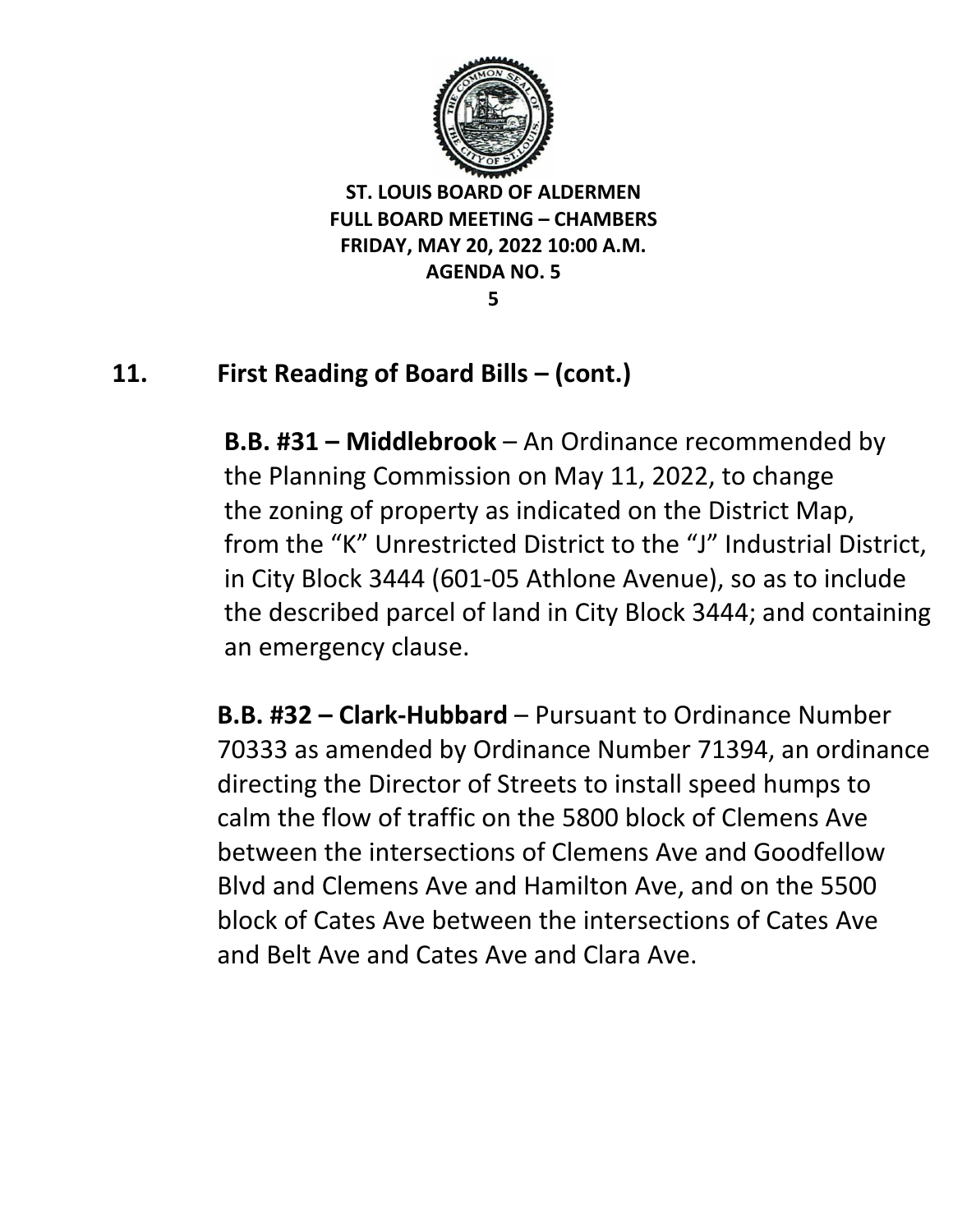

#### **6**

## **11. First Reading of Board Bills – (cont.)**

**B.B. #33 – Schweitzer** – Pursuant to Ordinance Number 70333 as amended by Ordinance Number 71394, an ordinance directing the Director of Streets to install speed humps to calm the flow of traffic on the: 4000 block of Eichelberger Street.

## **12. Reference to Committee of Board Bills**

| <b>T&amp;C</b> | B.B. #30 |  |
|----------------|----------|--|
|                |          |  |

**HUDZ** B.B. #31

**STR** B.B. #32, #33

**13. Second Reading and Report of Standing Committees None**

**14. Report of Special Committees None**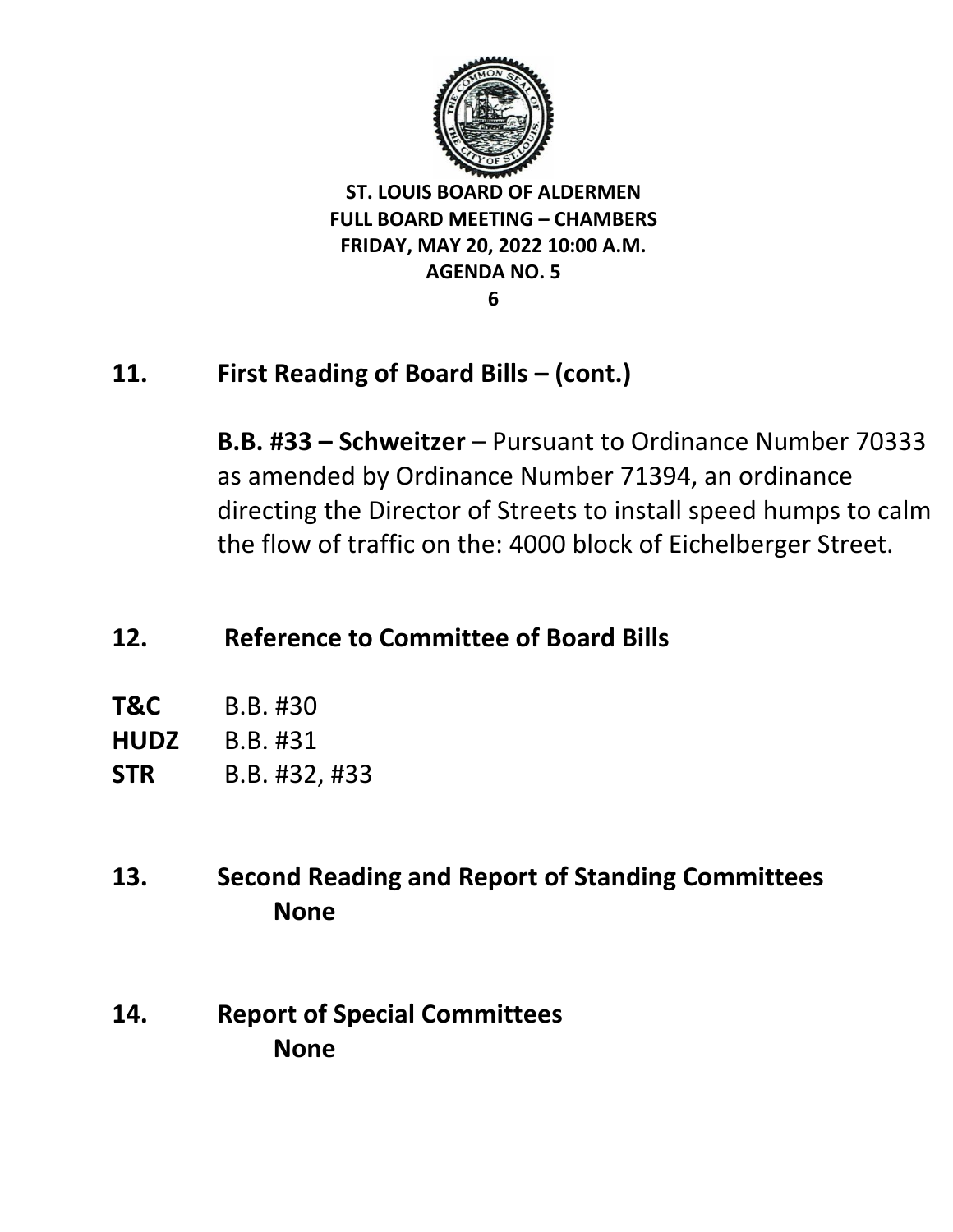

**7**

- **15. Perfection Consent Calendar None**
- **16. Board Bills for Perfection None**

# **17. Third Reading Consent Calendar**

**B.B. #5 – P. Boyd** – An ordinance repealing Ordinance 69864, and prohibiting the issuance of any package or drink liquor licenses for any currently non-licensed premises within the boundaries of the Twenty-Seventy Ward Liquor Control District, as established herein, for a period of three years from the effective date hereof; and containing an emergency clause.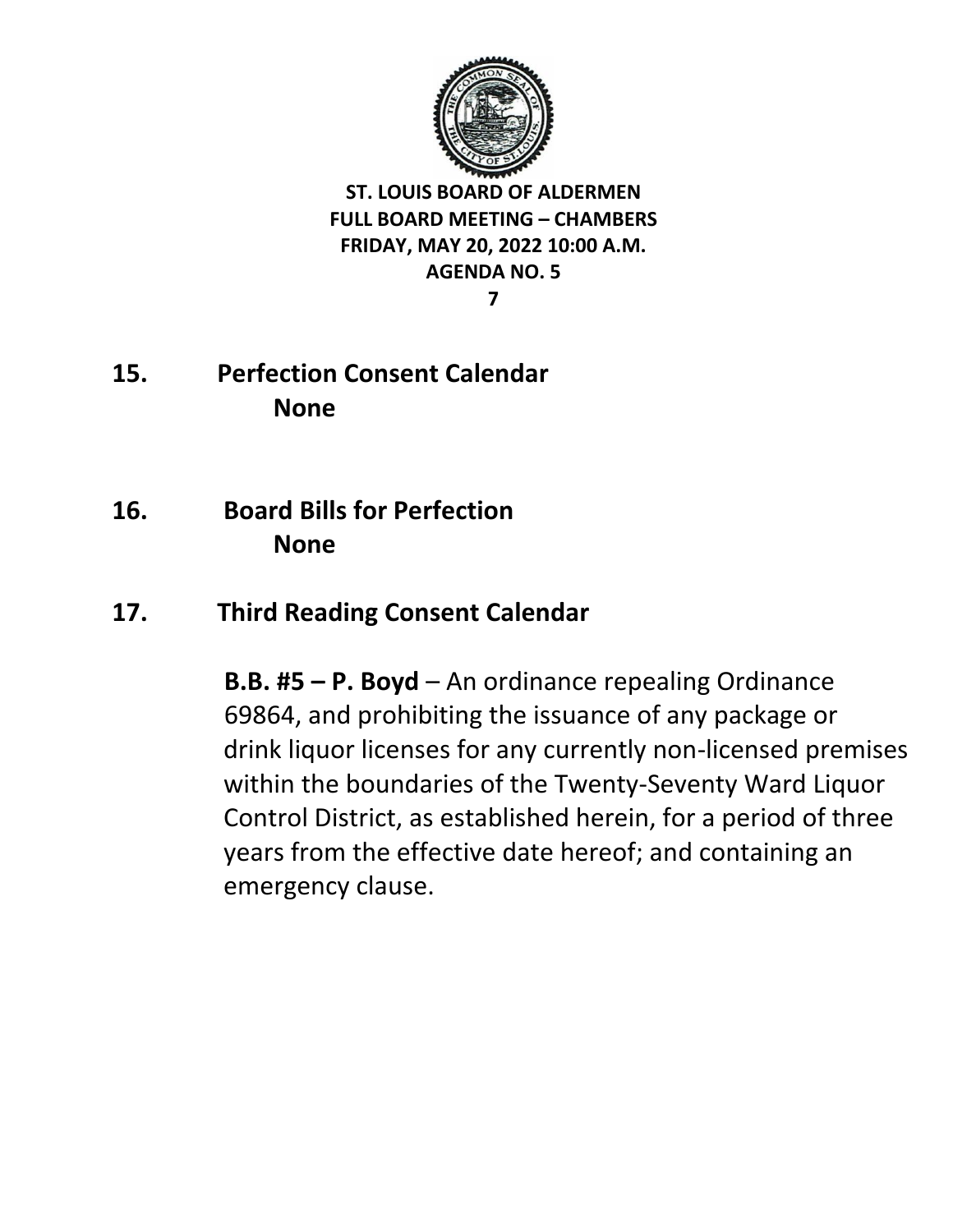

**8**

# **17. Third Reading Consent Calendar – (cont.)**

**B.B. #10 – Schweitzer –** An ordinance establishing the Holly Hills Special Business District pursuant to Sections 71.790 through 71.808 of the Revised Statutes of Missouri, and setting its boundaries, tax rate, initial rate of levy subject to the approval of the qualified voters and uses to which tax revenue may be put; creating a board of commissioners; and containing severability, effectiveness, and emergency clauses.

## **18. Third Reading/Report of Engrossment and Final Passage**

**B.B.** #5, #10

## **19. Courtesy Resolutions Consent Calendar**

**Res. #29 – Pres. Reed –** The Board of Aldermen of the City of Saint Louis pause in our deliberations to recognize this achievement of all the members of the POST 2022 Graduating Class.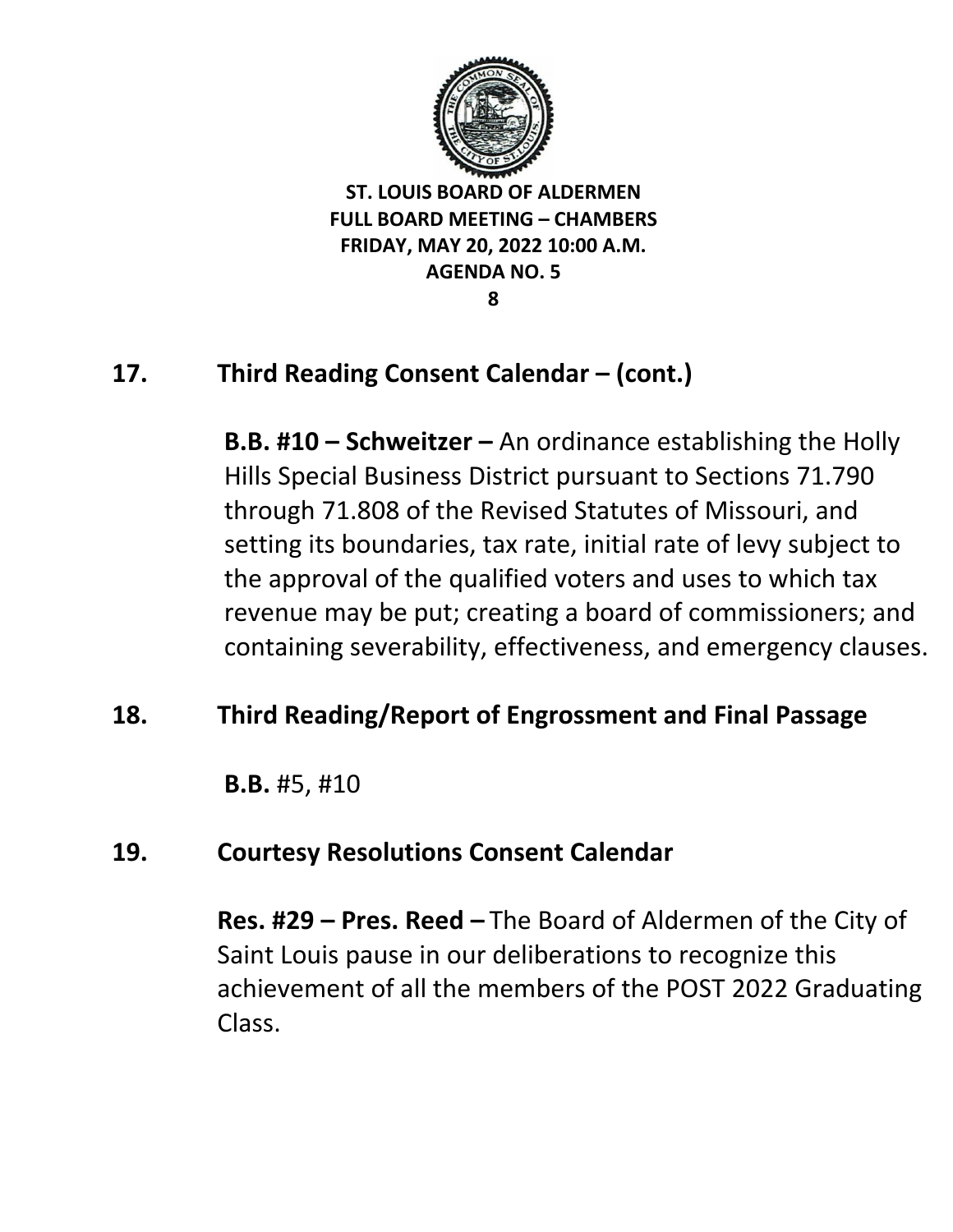

**9**

## **19. Courtesy Resolutions Consent Calendar – (cont.)**

**Res. #30 – Middlebrook/Pres. Reed/Bosley/Davis/Clark-Hubbard** – The Board of Aldermen of the City of St. Louis pause in our deliberations to recognize Jesse Calvin Swanigan for his years of service to 100 Black Men of America and we thank him for his many contributions to 100 Black Men of St. Louis.

**20. First Reading of Resolutions**

**Res. #28 – Howard –** Bevo SID proposed annual budget.

- **21. Second Reading Resolutions, Committee Reports & Adoptions None**
- **22. Miscellaneous and Unfinished Business None**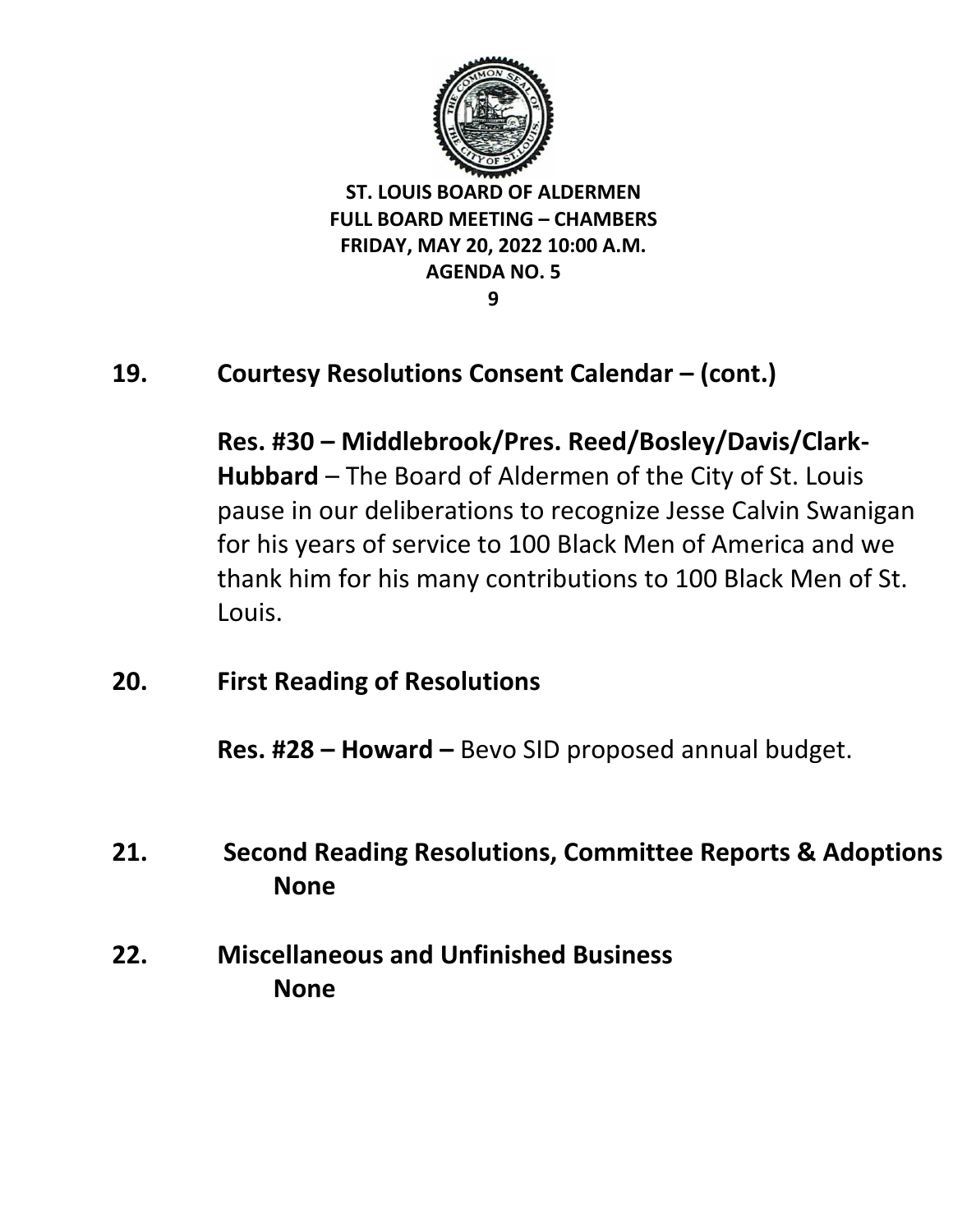

**23. Announcements** 

**MONDAY, MAY 23, 2022 WAYS & MEANS – 9:00 A.M. – WEBINAR**

**TUESDAY, MAY 24, 2022 WAYS & MEANS – 9:00 A.M. – WEBINAR**

**WEDNESDAY, MAY 25, 2022 WAYS & MEANS – 9:00 A.M. – WEBINAR** 

**EDUCATION & YOUTH MATTERS – 1:00 P.M. - WEBINAR**

**THURSDAY, MAY 26, 2022 FULL BOARD MEETING – 10:00 A.M. - CHAMBERS**

**FRIDAY, MAY 27, 2022 NO MEETING** 

- **24. Excused Aldermen**
- **25. Adjournment**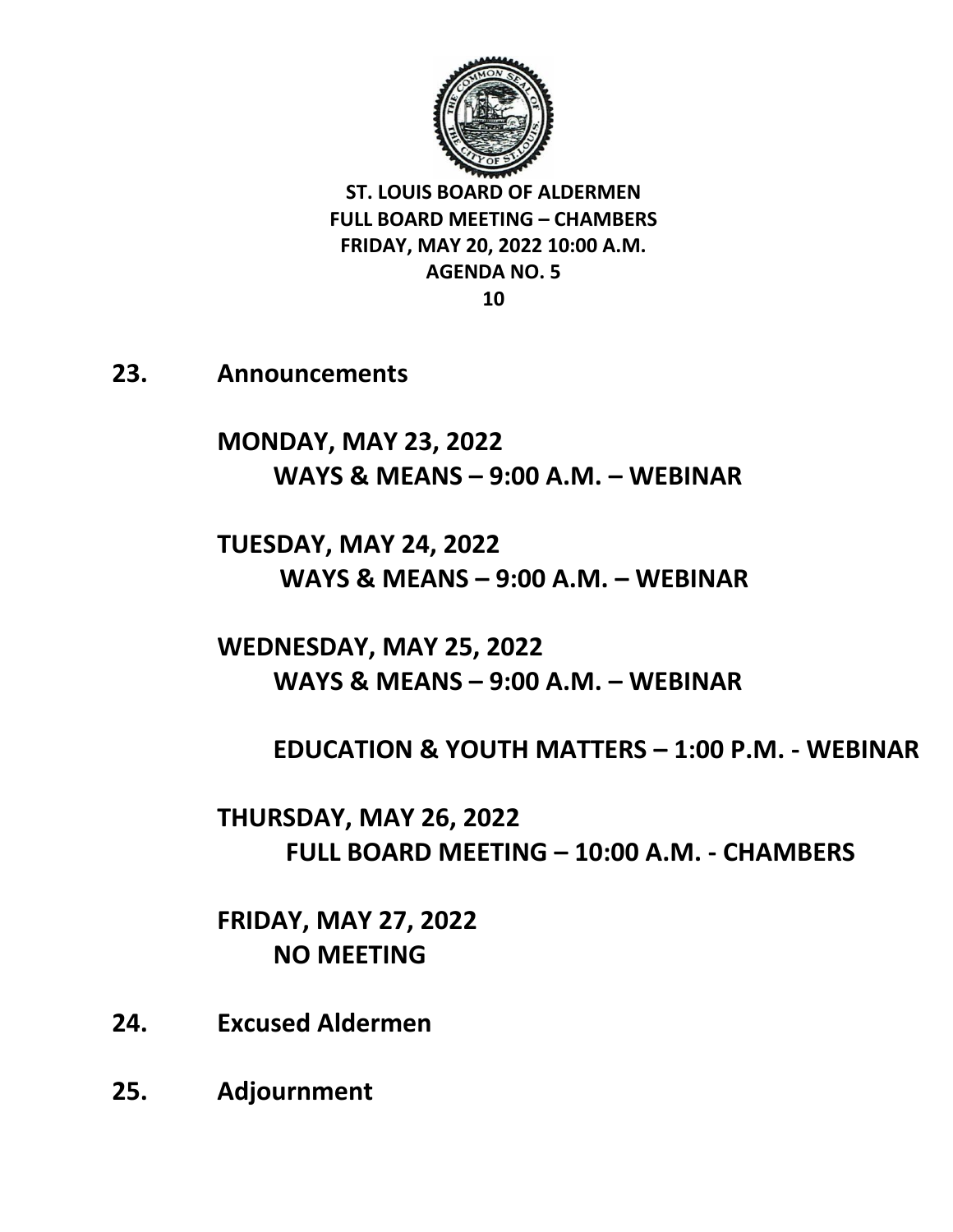

**11**

#### **26. Calendar**

THURSDAY, MAY 26, 2022 FULL BOARD MEETING MONDAY, MAY 30, 2022 OFFICE CLOSED – MEMORIAL DAY HOLIDAY FRIDAY, JUNE 3, 2022 FULL BOARD MEETING FRIDAY, JUNE 10, 2022 FULL BOARD MEETING THURSDAY, JUNE 16, 2022 FULL BOARD MEETING MONDAY, JUNE 20, 2022 OFFICE CLOSED – JUNETEENTH HOLIDAY FRIDAY, JUNE 24, 2022 FULL BOARD MEETING THURSDAY, JUNE 30 2022 FULL BOARD MEETING MONDAY, JULY 4, 2022 OFFICE CLOSED – JULY 4th HOLIDAY FRIDAY, JULY 8, 2022 FULL BOARD MEETING FRIDAY, JULY 15, 2022 FULL BOARD MEETING – SUMMER BREAK BEGINS MONDAY, SEPTEMBER 5, 2022 OFFICE CLOSED – LABOR DAY HOLIDAY FRIDAY, SEPTEMBER 16, 2022 FULL BOARD MEETING - SUMMER BREAK ENDS FRIDAY, SEPTEMBER 23, 2022 FULL BOARD MEETING FRIDAY, SEPTEMBER 30, 2022 FULL BOARD MEETING FRIDAY, OCTOBER 7, 2022 FULL BOARD MEETING FRIDAY, OCTOBER 14, 2022 FULL BOARD MEETING FRIDAY, OCTOBER 21, 2022 FULL BOARD MEETING FRIDAY, OCTOBER 28, 2022 FULL BOARD MEETING FRIDAY, NOVEMBER 4, 2022 FULL BOARD MEETING THURSDAY, NOVEMBER 10, 2022 FULL BOARD MEETING FRIDAY, NOVEMBER 11, 2022 OFFICE CLOSED- VETERANS DAY HOLIDAY FRIDAY, NOVEMBER 18, 2022 FULL BOARD MEETING THURSDAY, NOVEMBER 24, 2022 OFFICE CLOSED -THANKSGIVING HOLIDAY FRIDAY, NOVEMBER 25, 2022 OFFICE CLOSED -THANKSGIVING HOLIDAY FRIDAY, DECEMBER 2, 2022 FULL BOARD MEETING FRIDAY, DECEMBER 9, 2022 FULL BOARD MEETING – WINTER HOLIDAY BREAK BEGINS MONDAY, DECEMBER 26, 2023 OFFICE CLOSED – CHRISTMAS HOLIDAY MONDAY, JANUARY 2, 2023 OFFICE CLOSED – NEW YEAR'S HOLIDAY FRIDAY, JANUARY 13, 2023 FULL BOARD MEETING – WINTER BREAK ENDS MONDAY, JANUARY 16, 2023 - OFFICE CLOSED DR. KING HOLIDAY FRIDAY, JANUARY 20, 2023 FULL BOARD MEETING FRIDAY, JANUARY 27, 2022 FULL BOARD MEETING FRIDAY, FEBRUARY 3, 2023 FULL BOARD MEETING FRIDAY, FEBRUARY 10, 2023 FULL BOARD MEETING - BREAK BEGINS FOR MUNICIPAL ELECTIONS MONDAY, FEBRUARY 20, 2023 OFFICE CLOSED PRESIDENTS' DAY HOLIDAY MONDAY, APRIL 17, 2023 FULL BOARD MEETING - SINE DIE, END OF THE 2022 – 2023 LEGISLATIVE SESSION